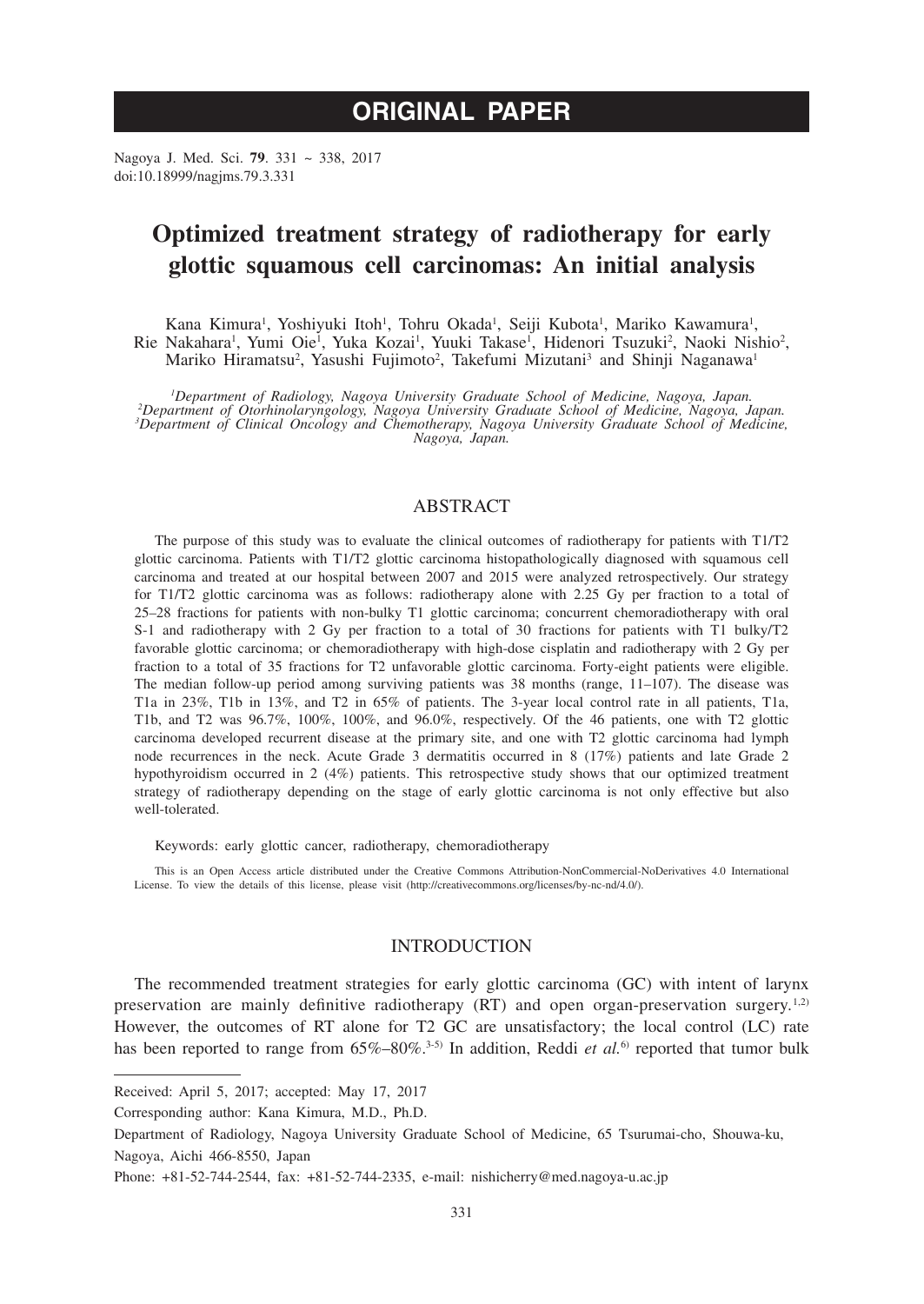was a highly significant prognostic factor for radiation control, such that patients with bulky T1 tumors had a lower LC rate.

To improve the LC rate for early GC, we designed a concurrent chemoradiotherapy (CCRT) protocol using S-1 for favorable T2 and bulky T1, and we demonstrated the efficacy and safety of this protocol in a prospective study in  $2007^{7,8}$ . We also investigated other treatment methods to improve efficacy, because the 5-year LC rates for patients with T1a and T1b lesions in our hospital were insufficient, at 85.9% and 83%, respectively.<sup>9)</sup> Therefore, in 2011, for patients with non-bulky T1, we changed the RT dose per fraction from 2.0 Gy to 2.25 Gy, and we reduced the number of fractions from 35 to 28, based on reports that in Japan and overseas, the LC rates for T1 lesions are higher than  $90\%$  using 2.25 Gy per fraction.<sup>10,11)</sup>

The aim of the present study was to investigate the clinical efficacy of our optimized strategy for T1-T2 glottic carcinoma.

### MATERIALS AND METHODS

Figure 1 shows the details of our treatment strategy for early GC at our hospital. We devised this strategy in 2006 for bulky T1 or favorable/unfavorable T2, and in 2011 for non-bulky T1. CCRT with S-1 is not provided now because we enforced this treatment as a clinical trial between January 2006 and March  $2016$ .<sup>7,8)</sup>

Patients with biopsy-proven squamous cell carcinoma, no history of RT for head and neck cancer, T1 or T2N0M0, stage I-II GC, and treated with our treatment strategy between June 2007 and December 2015 were included this study. The staging of GC was evaluated by endoscopy, computed tomography (CT) scan, or magnetic resonance imaging (MRI) depending on the TNM system of the American Joint Committee on Cancer (AJCC) seventh edition.12) The current study was approved by the Institutional Review Board of the Nagoya University Hospital (no.2016-0067).

Because the AJCC staging system<sup>12)</sup> does not consider tumor bulk in the substaging of  $T1$ GCs, we classified all T1 GCs as either non-small or bulky, regardless of whether one or both true vocal cords were involved, based on the report by Reddy *et al.*6) In addition, we classified T2 GCs as either favorable with normal cord mobility or unfavorable with impaired cord mobility based on the ASCO guideline.<sup>2)</sup> Finally, the detailed classification was decided after consultation with the cancer board, at which the medical staff members of the departments of radiology, otorhinolaryngology, and clinical oncology and chemotherapy were in attendance.

RT was planned for all patients after appropriate immobilization, with a thermoplastic mask and 3D CT- based techniques. Two parallel-opposed lateral fields were used with a pair of wedge filters. In patients with T2 lesions, the field size was reduced after the administration of about 40 Gy, depending on reduction of the size of the tumor. RT was performed with 4-MV photons at 2.25 Gy/ fraction/ day in the case of RT alone, and at 2.0 Gy/ fraction/ day in the case of CCRT.

Patients with bulky T1 or favorable T2 lesions were treated with CCRT with S-1. The detailed treatment schedule was described previously in our phase I / II study.<sup>7,8)</sup> S-1 was taken once daily, 3–6 hours prior to RT, to act as a radiosensitizer. The dose of S-1 was 55.3 mg /  $m<sup>2</sup>/$ day, which was determined to be the recommended dose in our phase I study.<sup>8)</sup> Patients with unfavorable T2 lesions were treated with CCRT with high-dose CDDP. CDDP was administered intravenously at 80 mg /  $m^2$  tri-weekly concurrently with RT for three courses.<sup>13)</sup>

One to 2 months after the end of RT or CCRT, the clinical response was assessed for each patient depending on the combined findings of fiberscopy, CT scanning or MRI. A clinical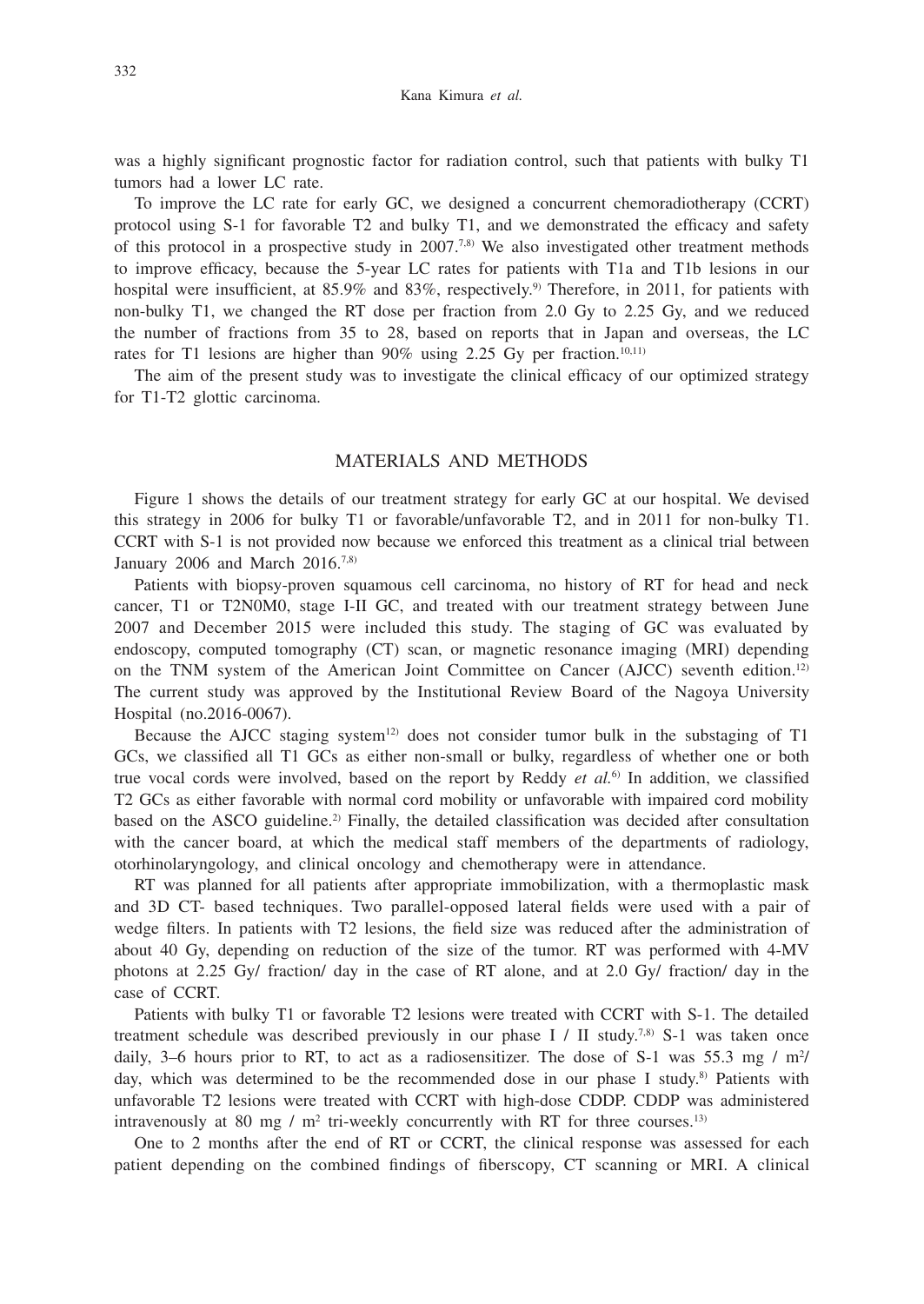

**Fig. 1** The treatment strategy in our hospital for T1-2N0M0 glottic squamous cell carcinoma RT, radiotherapy; Gy, gray; fr, fraction; CCRT, concurrent chemoradiotherapy; CDDP, cisplatin

response (cCR) was defined as a complete disappearance of all measurable lesions by fiberscopy, without any evidence of progression or lymph node metastases by CT or MRI. Patients were monitored for toxicity throughout the treatment. Complete blood counts and blood chemistry measurements were conducted weekly in case of CCRT. Adverse events were classified according to the Common Terminology Criteria for Adverse Events (CTCAE), Version 4.0. After RT alone or combined with chemotherapy, patients were evaluated at 1-month intervals for the first year, at 2-month intervals during the second year, every 3 months during the third year, every 4 months during the fourth year, and every 6 months thereafter.

OS, LC and disease-specific survival (DSS) rates were calculated using Kaplan-Meier estimates.14) All statistical analyses were performed with EZR, which is a graphical user interface for R (The R Foundation for Statistical Computing).15)

#### **RESULTS**

Forty-six (95.8%) patients were alive at the time of this analysis (December  $27<sup>th</sup>$ , 2016), and the median follow-up period was 38.2 months (range, 11.5–107.0) for surviving patients and 35.7 months (range, 11.5–107.0) for all patients. The characteristics of the 48 eligible patients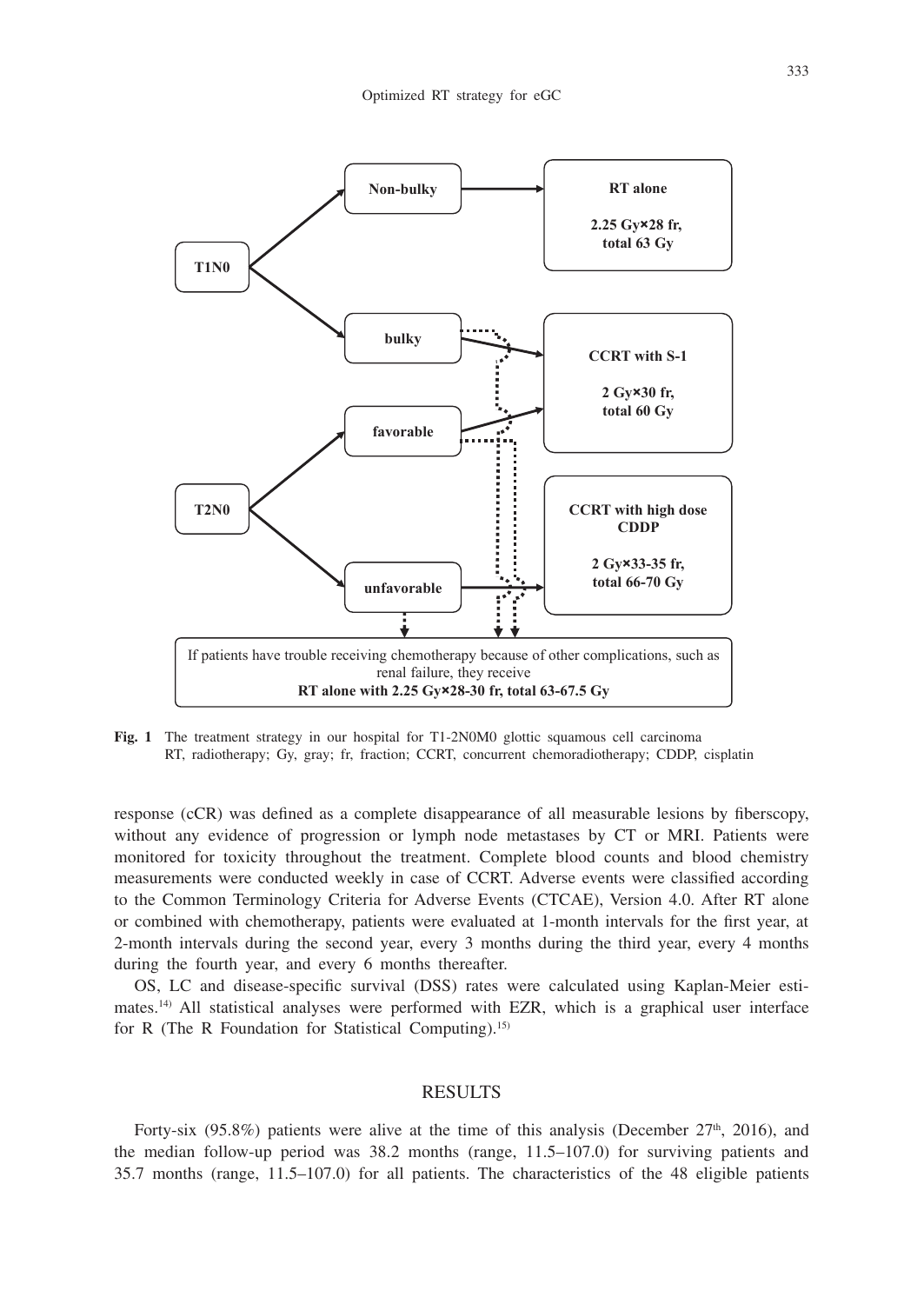**Table 1** Patient Characteristics

|                                     | n              | Percent (%)    |
|-------------------------------------|----------------|----------------|
| Total no. of patients               | 48             | 100            |
| Age, median (range), y              | 68.5 $(44-94)$ |                |
| Gender                              |                |                |
| Male                                | 46             | 96             |
| Female                              | $\overline{c}$ | $\overline{4}$ |
| Performance status (ECOG)           |                |                |
| $\overline{0}$                      | 27             | 56             |
| 1                                   | 18             | 38             |
| $\overline{2}$                      | $\overline{2}$ | $\overline{4}$ |
| Unknown                             | $\mathbf{1}$   | $\overline{2}$ |
| Smoking status                      |                |                |
| Current                             | 21             | 44             |
| Former                              | 24             | 50             |
| Never                               | 3              | 6              |
| T-stage                             |                |                |
| T <sub>1</sub> a                    | 11             | 23             |
| T <sub>1</sub> b                    | 6              | 13             |
| T <sub>2</sub>                      | 31             | 65             |
| A-com involvement                   |                |                |
| Yes                                 | 29             | 60             |
| N <sub>0</sub>                      | 16             | 33             |
| Unknown                             | 3              | 6              |
| Macroscopic classification of tumor |                |                |
| Superficial                         | $\overline{7}$ | 15             |
| Exophytic                           | 34             | 71             |
| Ulcerated/endophytic                | $\overline{4}$ | 8              |
| Unclassified                        | 3              | 6              |

Abbreviations: ECOG, Eastern Cooperative Oncology Group; A-com, anterior commissure

are shown in Table 1. Twenty-nine (60%) patients had anterior commissure invasion. However, no patient had posterior commissure invasion. Eight (16.7%) of the 48 patients had secondary primary cancers (Table 2). The median duration of RT was 42 days (range, 37–66 days). The selected treatment methods are shown in Table 3. For one patient among the 12 patients with non-bulky T1 GC, RT was interrupted. The patient developed unstable angina and was hospitalized at another hospital after 1 fraction of RT, and RT was restarted after percutaneous coronary angioplasty at another hospital. Therefore, the RT duration was 66 days. Four patients administered CCRT with high-dose CDDP received a high dose of CDDP (tri-weekly, 80 mg/ m2 ). In one patient, the CDDP dose was reduced to 75% of the initial dose at 2- and 3-courses because of renal failure.

Two of the 48 patients (4.3%) relapsed; 1 patient at the local site, and 1 patient at the regional site. These two patients both had T2 GC with anterior commissure involvement. However, they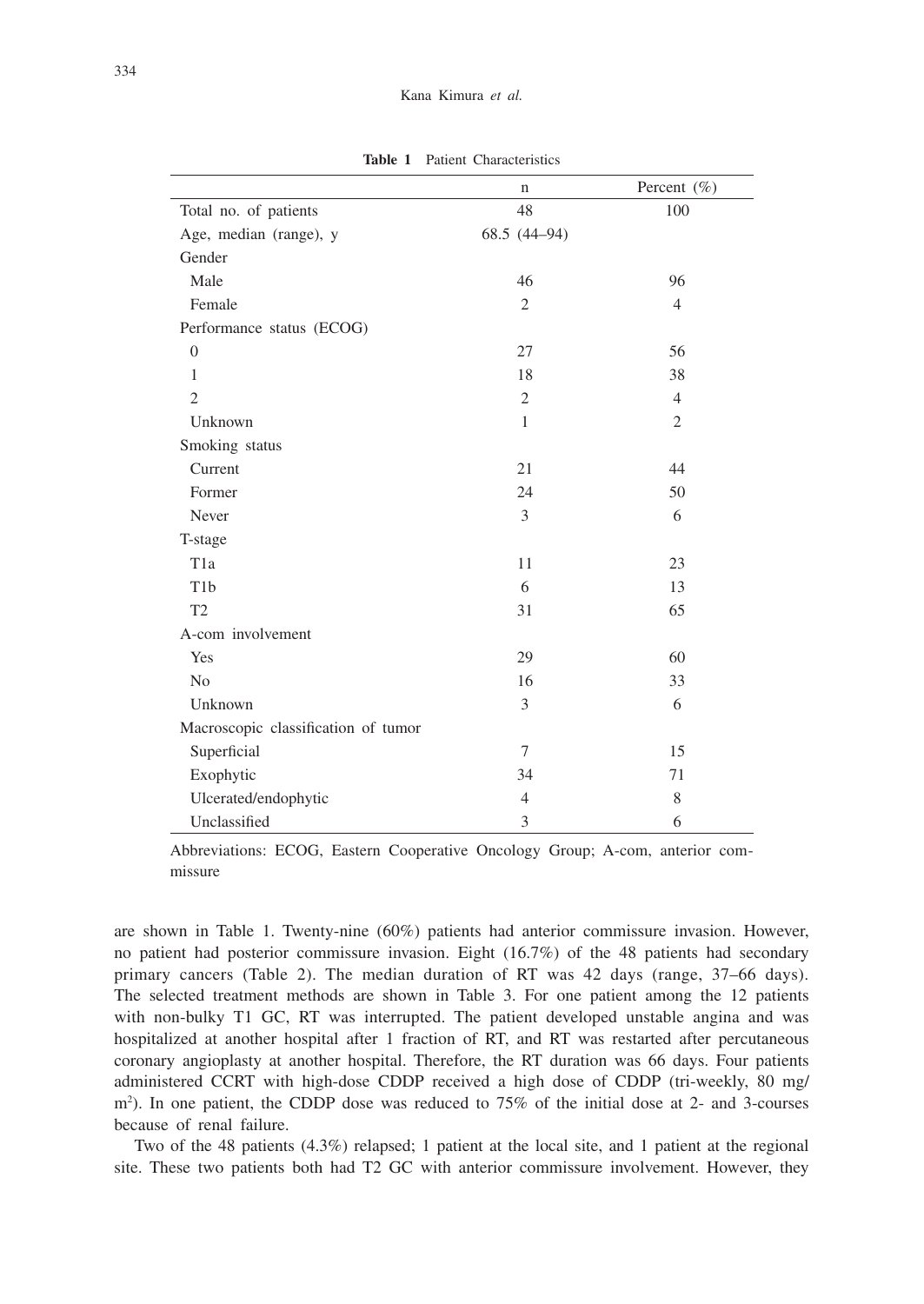| Primary site   | n              | Percent $(\% )$ |
|----------------|----------------|-----------------|
| Stomach        | 3              | 6               |
| Simultaneous   | $\overline{c}$ | 4               |
| Synchronous    | 1              | 2               |
| Esophagus      | 1              | 2               |
| Simultaneous   |                |                 |
| Lung           | 1              | $\overline{c}$  |
| Synchronous    |                |                 |
| Colon          | 2              | 4               |
| Simultaneous   | 1              | 2               |
| Synchronous    | 1              | 2               |
| <b>Bladder</b> |                | 2               |
| Synchronous    |                |                 |

**Table 2** Incidence of Secondary Primary Cancers

| T-stage          | n    | Radiation     | Chemotherapy                                      |
|------------------|------|---------------|---------------------------------------------------|
| T <sub>1</sub> a |      |               |                                                   |
| Non-bulky        | 10   | $63$ Gy/28 fr | none                                              |
| <b>Bulky</b>     | 1    | 60 Gy/30 fr   | S-1 (oral antidrug)                               |
|                  |      |               |                                                   |
| T <sub>1</sub> b |      |               |                                                   |
| Non-bulky        | 2    | 63 Gy/28 $fr$ | none                                              |
| <b>Bulky</b>     | 3    |               | $60 \text{ Gy}/30 \text{ fr}$ S-1 (oral antidrug) |
|                  | $1*$ | 63 Gy/28 fr   | none                                              |
|                  |      |               |                                                   |
| T2               |      |               |                                                   |
| Favorable        | 17   |               | $60 \text{ Gy}/30 \text{ fr}$ S-1 (oral antidrug) |
|                  | $8*$ | 63 Gy/28 $fr$ | none                                              |
|                  | $2*$ | 67.5 Gy/30 fr | none                                              |
|                  |      |               |                                                   |
| Unfavorable      | 2    | 66 Gy/33 fr   | High-dose cisplatin                               |
|                  | 2    | 70 Gy/35 fr   | High-dose cisplatin                               |
| Total            | 48   |               |                                                   |

**Table 3** Selected Treatment Methods

\*These patients were not able to receive chemotherapy because of advanced age or complications.

received RT alone with 2.25 Gy per fraction because they were elderly. Two of the 48 patients (4.3%) had died by the time of this analysis. One patient, whom we described earlier, died of the disease with favorable T2 GC. Another patient who had T1a GC died of other causes, liver abscess and severe anemia, 17 months after the completion of RT. The patient had untreated diabetes mellitus, simultaneous advanced stomach cancer, and myelodysplastic syndrome. The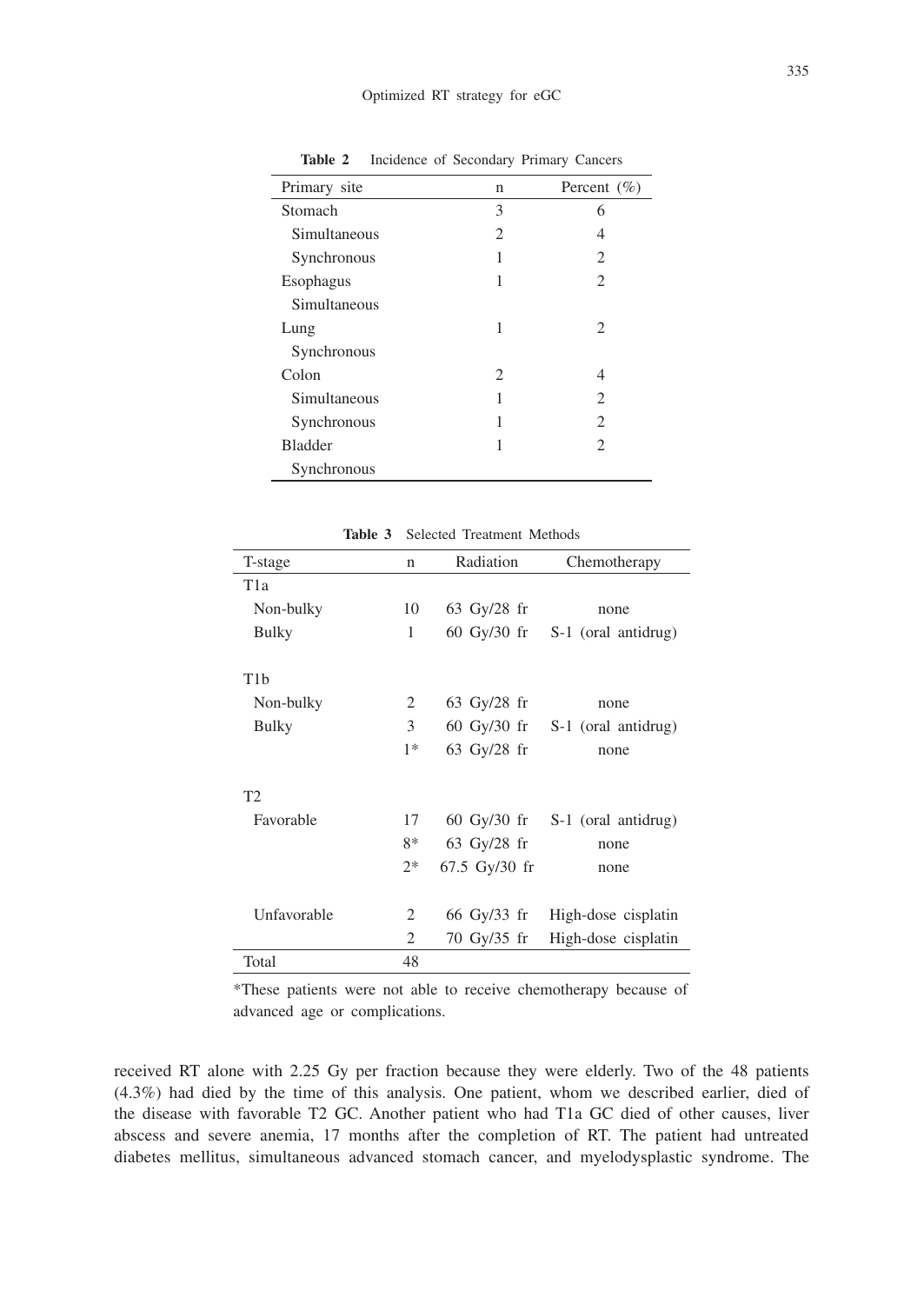local site was controlled until he died. No patient had developed distant metastases by the time of this analysis. The 3-year LC rate for all patients was 97.1% (95% confidence interval [CI];81.4%–99.6%), and the 3-year LC rates for T1a, T1b, and T2 were 100%, 100%, and 96.0% (95% CI: 74.8%–99.4%), respectively. The 3-year OS rate for all patients was 94.1%, and the 3-year OS rates for T1a, T1b, and T2 were 87.5 (95% CI: 38.7%–98.1%), 100%, and 95.5% (95% CI: 71.9%–99.3%), respectively. The 3-year DSS rate for all patients was  $96.4\%$  (95%) confidence interval [CI];77.2%–99.5%), and the 3-year DSS rates for T1a, T1b, and T2 were 100%, 100%, and 95.7% (95% CI: 71.9%–99.3%), respectively. When we excluded patients who received RT alone because of age or complications, the LC, OS, and DSS rates of T2 patients each became 100%.

Acute Grade 3 mucosal and skin toxicities were detected in  $1$  (2.0%) and 8 (16.7%), respectively. Regarding acute hematological toxicities and late toxicity, no severe (up to Grade 3) complications have been observed to date. Of two patients who developed late Grade 2 hypothyroidism, one patient underwent partial thyroidectomy concurrent with total laryngectomy for local recurrence.

#### DISCUSSION

Even if GC is T1 or T2, it is thought to have a wide variety of pathophysiologies based on the size (bulky or non-bulky) or characterization (superficial, exophytic, ulcerated) of the tumor. Recently, Bhateja *et al.*16) subdivided patients with T2 disease into T2a and T2b based on cord mobility, with patients with T2b disease demonstrating a partially hypomobile cord. Treatment of T2bN0 versus T2aN0 disease with RT alone was significantly associated with inferior LC. There are several reports on the use of CRT in patients with T2 GC. A multi-institutional<sup>17)</sup> Japanese study and a single-center<sup>18)</sup> Japanese study reported an improvement in the 5-year LC, OS and disease-free survival for T2 GC with the addition of chemotherapy. Considering these studies, it is thought that T2 GC should be treated with RT along with a chemotherapy regimen, and it might be necessary to change the strength of the regimen depending on the presence of impaired cord mobility. However, these studies do not subclassify patients more precisely. Therefore, we suggest that a more appropriate strategy of subdividing every stage of GC with a classification more detailed than TNM is needed, and we have based our treatment on an optimized strategy for early GC that classifies T1 lesions into bulky or non-bulky, and T2 lesions into favorable or unfavorable. First, we developed the CCRT protocol with  $S-1$  in 2006, and showed its efficacy.<sup>7,8)</sup> In this study, 21 patients were treated with CCRT with S-1, and all of them were alive without disease at the time of this analysis. Second, we changed the RT dose for non-bulky T1 GC from 2.0 Gy to 2.25 Gy per fraction in 2011. In addition to that, Itoh *et al.*19) showed results of the 2.25 Gy method and comparable efficacy and acceptable safety compared to a 2.0 Gy method in a multicenter survey of the TOSTRO in Japan.

Because there is a small number of locoregional failure and overall death events, it is difficult to examine a statistical prognostic factor. Several prognostic factors for GC have been reported,<sup>3)</sup> and anterior commissure involvement is known as a poor prognostic factor. $3.6$  In our study, a patient who developed local failure had T2 disease with anterior commissure involvement, comparable to the results of existing reports. Furthermore, some biomarkers have been reported as prognostic factors for  $LC^{(20-23)}$  For example, the overexpression of cycloxygemase-2 (COX-2), p53,<sup>20)</sup> epithelial cell adhesion molecule (EpCAM),<sup>21)</sup> hypoxia inducible factor 1α subunit (HIF1 $\alpha$ ), and carbonic anhydrase IX (CA-IX)<sup>22)</sup> have been reported as risk factors for high local recurrence rate, and high total microvessel perimeter per tumor area (TP/TA) is a predictor for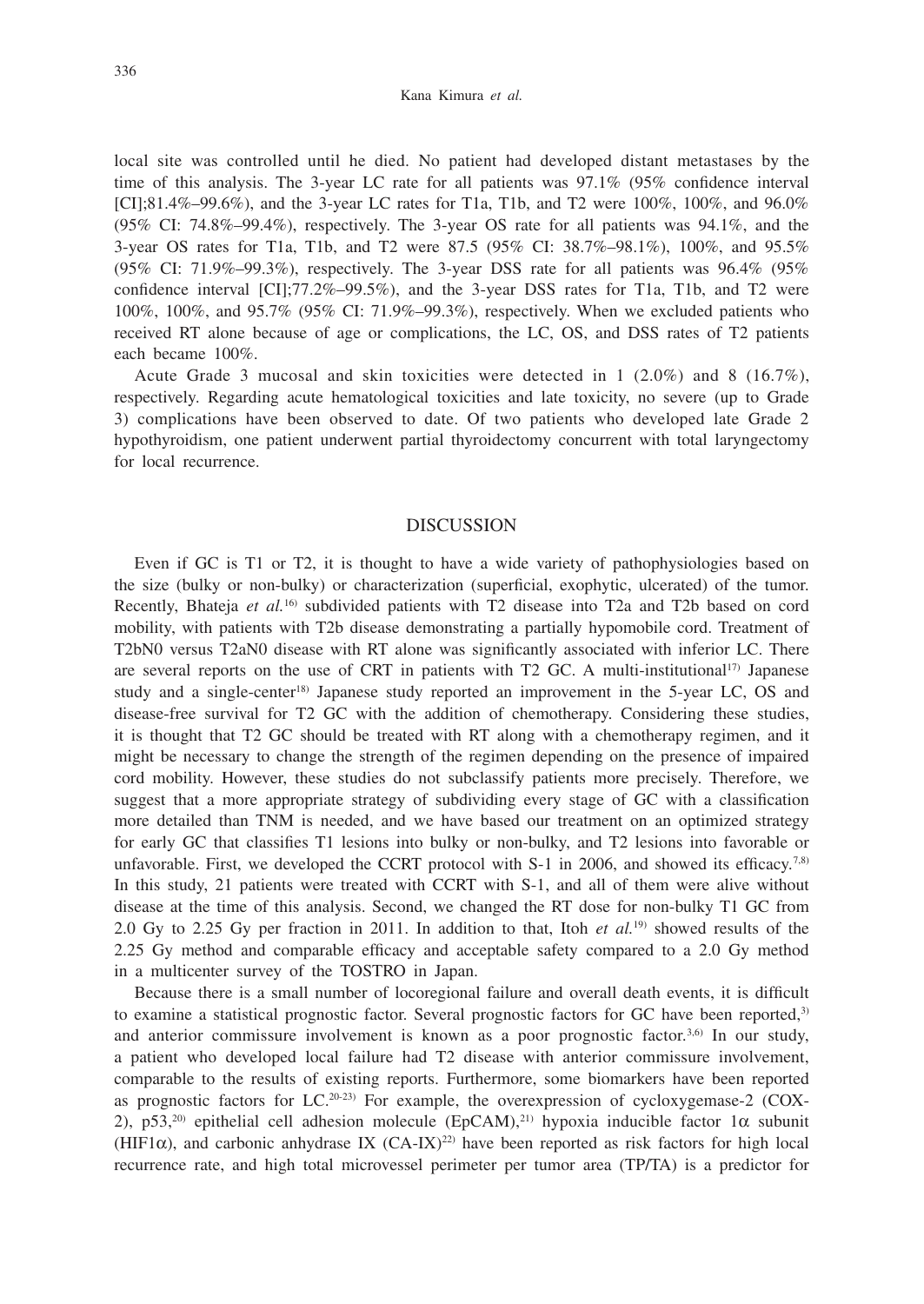radiosensitivity in early-stage GC.<sup>23)</sup> Changes in these biomarkers could reflect the difference in the LC rate for T1-2 GC by RT alone. Therefore, even if some patients have molecular expression of a poor-prognosis gene, the treatment outcome might be improved by a mechanism such as radiosensitive reinforcement of chemotherapy, exceeding the limit of the RT alone. In the future, by performing fundamental experiments and identifying prognostic factors, patients with radiation resistance and more desirable for CCRT may be chosen.

Both patients with recurrence in our study had favorable T2 GC and were suitable to receive chemotherapy when considering out treatment strategy. However, because they were elderly, they received RT alone. Meanwhile, all the patients who were treated with our strategy are alive without recurrence. Therefore, establishing the proper treatment strategy for patients who cannot receive chemotherapy is the forthcoming challenge. When chemoradiotherapy is not appropriate because of old age or complications such as renal dysfunction, RT alone is usually selected. Therefore, as a solution to this problem, we planned a new protocol of CCRT with S-1 (UMIN000023416) and started a new clinical trial (currently at the stage of patient registration). In our new protocol, we improved the old protocol by reducing the S-1 administration period to 5 weeks while maintaining the daily dose, reducing the RT dose to 2.25 Gy per fraction for a total of 25 fractions, and expanding the eligiblity criteria to include patients 75 to 80 years of age. With these improvements, we will be able to examine the efficacy and safety of chemotherapy in older patients.

In conclusion, although the sample size was small, and the follow-up duration was short in the present study, it suggests that we should reconsider the strategy of the RT for early GC. We will continue to investigate the optimized strategy for non-bulky T1 and unfavorable T2 GC, to assess each patient, and to examine the effectiveness and the safety of this method in our new clinical trial for bulky T1 and favorable T2 GC.

### CONFLICTS OF INTEREST

The authors declare that they have no competing interests.

#### **REFERENCES**

- 1) National Cancer Institute at the National Institutes of Health (2016), NCCN Guidelines Version 2.2016 Cancer of the Glottic Larynx. https://www.nccn.org/professionals/physician\_gls/pdf/head-and-neck.pdf
- 2) Pfister DG, Laurie SA, Weinstein GS, Mendenhall WM, Adelstein DJ, Ang KK *et al.* American Society of Clinical Oncology clinical practice guideline for the use of larynx-preservation strategies in the treatment of laryngeal cancer. *J Clin Oncol*, 2006; 24: 3693–3704.
- 3) Mendenhall WM, Werning JW, Hinerman RW, Amdur RJ and Villaret DB: Management of T1-T2 glottic carcinomas. *Cancer*, 2004; 100: 1786–1792.
- 4) Mendenhall WM, Mancuso AA, Amdur RJ and Werning JW: Laryngeal Cancer. In: Perez and Brady's Principles and Practice of Radiation Oncology. 6th edition. Halperin EC, Perez CA and Brady LW (Eds.). Philadelphia: Lippincott William & Wilkins, pp. 850–868, 2013.
- 5) Frata P, Cellai E, Magrini SM, Bonetti B, Vitali E, Tonoli S, Buglione M, Paiar F, Barca R, Fondelli S, Polli C, Livi L and Biti G: Radical radiotherapy for early glottic cancer: Results in a series of 1087 patients from two Italian radiation oncology centers. II. The case of T2N0 disease. *Int J Radiat Oncol Biol Phys*, 2005; 63: 1387–1394.
- 6) Reddy SP, Hong RL, Nagda S, Emami B. Effect of tumor bulk on local control and survival of patients with T1 glottic cancer: a 30-year experience. *Int J Radiat Oncol Biol Phys*, 2007; 69: 1389–1394.
- 7) Kimura K, Itoh Y, Okada T, Nakahara R, Kawamura M, Kubota S, *et al.* Critical evaluation of a prospective study of concurrent chemoradiotherapy with s-1 for early glottic carcinoma. *Anticancer Res*, 2015; 35: 2385–2390.